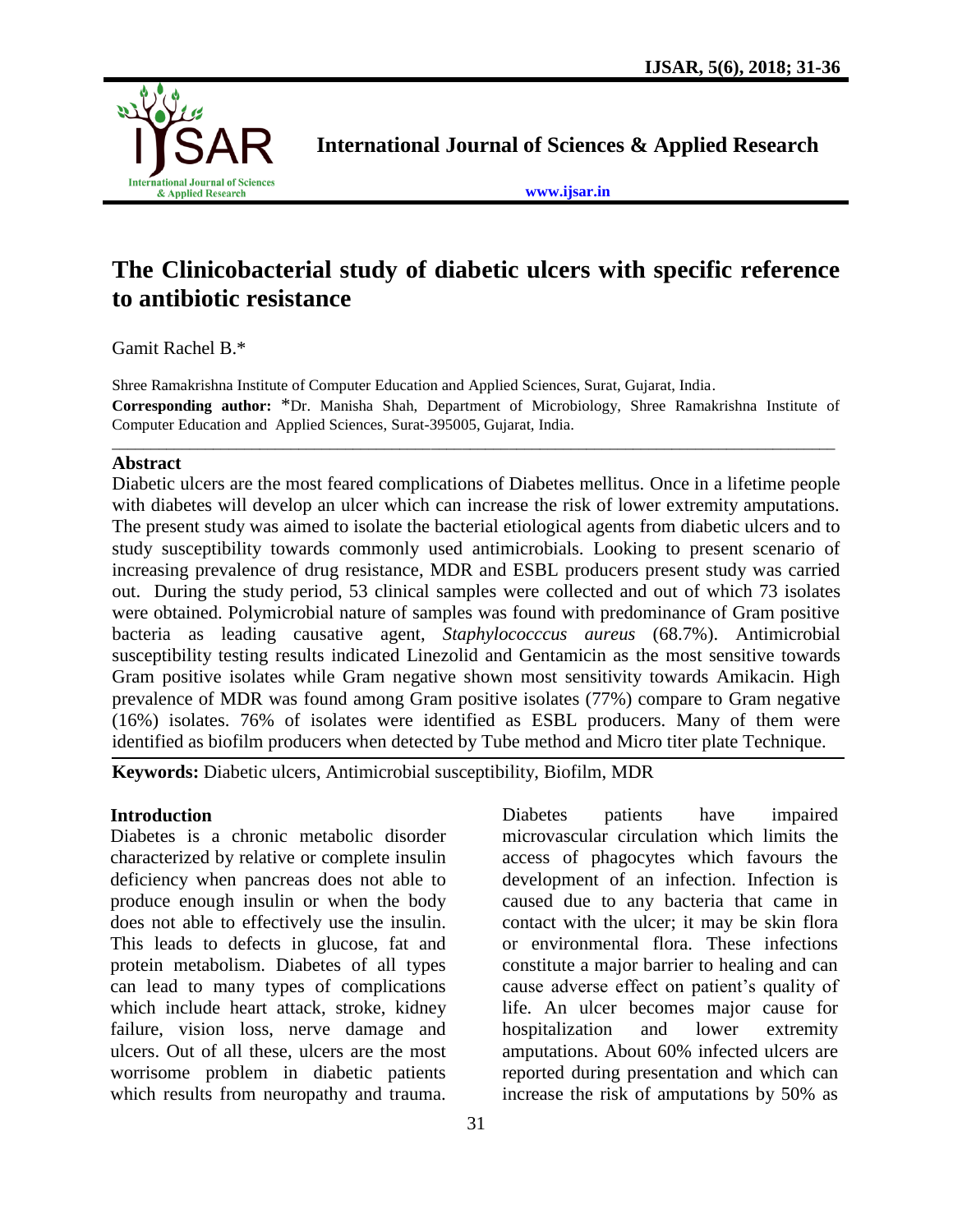compared to nondiabetic ulcers (Anvarinejad M et al., 2015)

### **Materials and methods Sample collection**

We have studied 53 clinical samples collected from patients of diabetic ulceration from various hospitals of Surat. Samples were collected by sterile swab using Levine's technique as follows: (Alavi et al., 2014)

# **Exclusion Criteria**

Non-diabetic patients having ulcers were excluded from the study. Obligate anaerobes and fungi were also excluded.

## **Sample Processing**

Swab samples were carried to the laboratory as soon as possible and then were streaked on Nutrient agar, MacConkey's agar and incubated at  $37^{\circ}$ C for 24 hours. All plates were examined after 24 hours for bacterial growth. The isolated bacteria were identified by morphological, colonial and biochemical characterization using standard references (John G. Holt, Bergey's manual of Determinative bacteriology, 9th edition, and Jean F. Macfaddin, Biochemical Tests for Identification of Medical Bacteria, 3rd Edition).

### **Storage of isolate**

Isolates were stored on Nutrient agar Slant at  $4^{\circ}$ C as working culture and as glycerol stock as stock culture. .

### **Antimicrobial Susceptibility Test: (CLSI & WHO, 2011).**

The isolates were further tested for their antimicrobial susceptibility towards commonly used antibiotics with known concentration (commercially available) was used. Antibiotic susceptibility tests were performed by Kirby-Bauer disk diffusion method.

### **Determination of Prevalence of MDR**

Multidrug resistance is antimicrobial resistance shown by microorganism to multiple antimicrobial drugs. Such microorganism mostly result into therapeutic failure an even spread the resistance among other species of bacteria by horizontal gene transfer. The isolate that show resistance against more than two group of antimicrobials were considered as MDR.

## **Determination of frequency of ESBLs producers (Jacob & Prince 2005 & CLSI 2007)**

The worldwide prevalence of extended spectrum beta lactamase producing *Enterobacteriaceae* is increasing and knocking the necessity for optimization detection technique. For screening of ESBL producer, cephalosporin alone (ceftriaxone, cefoperaxone) and in combination with clavulanic acid were applied. The inhibition zone around the cephalosporin disc combined with clavulanic acid was compared with the zone around the disc with the cephalosporin alone. The test was considered positive if the inhibition zone diameter was >5mm larger with clavulanic acid than without.

# **Detection of biofilm formation**

Bio film formation capabilities amongst all clinical isolates were detected by two methods: Tube Method(TM) (Christensen et al., 1982) and Microtiter Plate (MTP) method (Christensen et al., 1985)

## **Results**

A total non-repetitive, 73 clinical isolates has been isolated from 53 diabetic ulcers samples (many of them were polymicrobial) that have collected from the various hospitals in Surat, Gujarat. All isolates studied for their morphological, colonial and biochemical characteristics using standard references (John G. Holt, Bergey's manual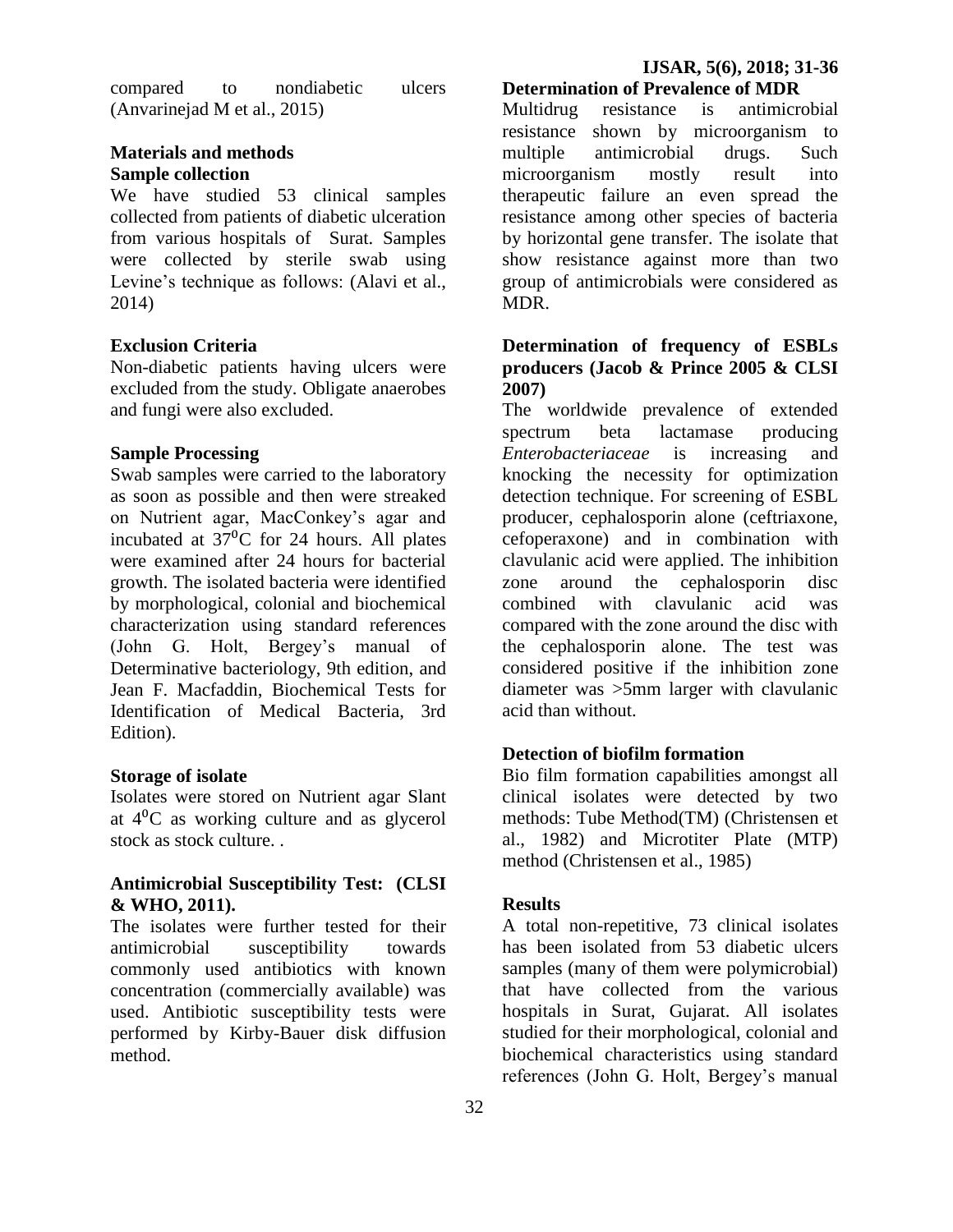of Determinative bacteriology, 9th edition, and Jean F. Macfaddin, Biochemical Tests for Identification of Medical Bacteria, 3rd Edition).

**Table 1: Distribution of Isolates as per Gram Reaction.**

| Isolates                    | <b>Frequency</b> |
|-----------------------------|------------------|
| Gram positive isolates   48 |                  |
| Gram negative isolates   25 |                  |

As represented, Gram positive isolates predominated (65.75%) in compare to Gram negative (34.25%)

**Table 2: Prevalence of Isolates.**

| Microorganisms           | <b>Number</b> |
|--------------------------|---------------|
| Staphylococcus aureus    | 33            |
| Streptococcus pyogenes   | 11            |
| Streptococcus pneumoniae | 4             |
| Pseudomonas aeruginosa   | 11            |
| Escherichia coli         | 8             |
| Klebseilla pneumoniae    |               |
| Proteus vulgaris         | っ             |

In present study, *Staphylococcus aureus* found with higher frequency of 68.7% while *Proteus vulgaris* found as least with prevalence of 8%.

Antibiotic susceptibility pattern of Gram Positive Isolates: Linezolid and Gentamycin were found most effective while Lincomycin and Roxythromycin as resistant antimicrobial against most Gram positive isolates (Fig:1).

Antibiotic Susceptibility Pattern of Gram Negative Isolates: As represented in figure 2, Amikacin found most sensitive while, Gatifloxacin as most resistant towards gram negative isolates.

#### **Prevalence of MDR**

Multi Drug Resistance is one of the prime causes of therapeutic failure. We found higher prevalence of MDR among Gram positive isolates (77%) compare to Gram negative (16%).



**Figure 1: Antibiogram of Gram Positive isolates.**



**Figure 2: Antibiogram of Gram negative isolates.**



**Figure 3: Graphical Representation of MDR.**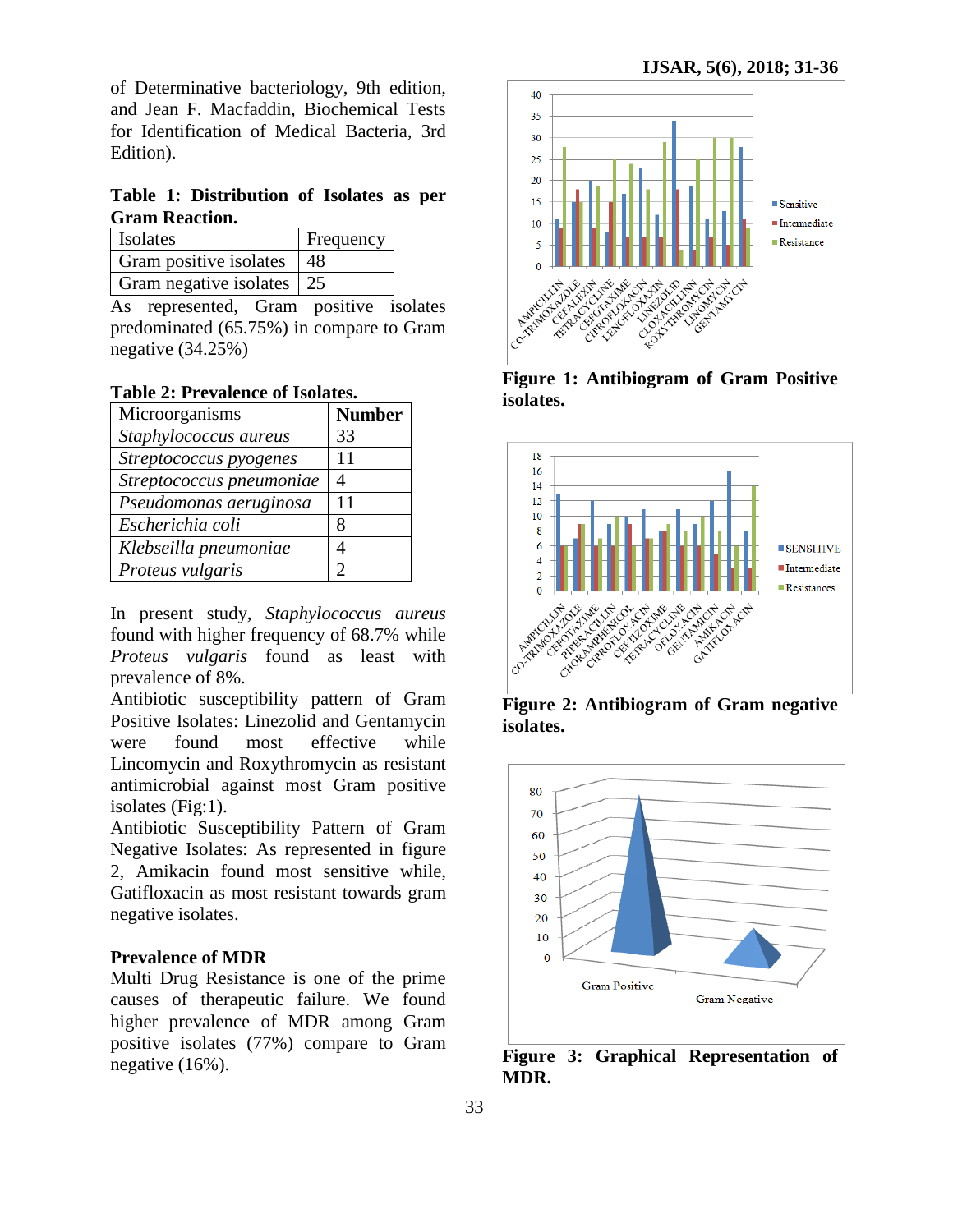Frequency of ESBLs producers: Extendedspectrum β-lactamases (ESBLs) producers are posing a major therapeutic challenge today in the treatment.



**Figure 4: ESBL producer among Gram negative isolates.**

# **Prevalence of Biofilm Producers**

Biofilm producing microbial flora manifests an altered growth rate and transcribes genes that provide them with inherent resistance to antimicrobials are reported to be a major factor contributing to severity of infections.



**Figure 5: Graphical Representation of Biofilm formation.**

In our study, the prevalence of biofilm producers were detected by Tube method and Microtitre method and high prevalence of Biofilm producers was found. By Tube method, 42 isolates while by microtiter

34

method, 40 isolates were found as high biofilm producers.

#### **Discussion**

Infections in diabetic ulcers worsen healing conditions in diabetic patients. Thus early diagnosis and effective treatment is necessary which requires the knowledge of etiological agents responsible for delayed healing and their sensitivity and resistance patterns.

As represented in our study 53 samples were collected from patients having ulceration which found to be 65.7% gram positive isolates among which *Staphylococcus*  aureus was found to be most commonest pathogen 68.7% and 34.2% Gram negative isolates among which *Pseudomonas aeruginosa* was found 44%. Dibya Prasana et al in 2017 shows 40% Gram positive isolates and 54.1% Gram negative isolates, but predominant organisms are found to be 61.1% *Staphylococcus aureus* followed by 26.1% *Pseudomonas aeruginosa.*

Antimicrobial susceptibility test was carried out from which we found Linezolid and Gentamycin were found to be most sensitive against Gram positive bacteria while Lincomycin antibiotic resisted mostly by our gram positive isolates. Amikacin antibiotic were found to be most sensitive against Gram negative bacteria while Gatifloxacin antibiotic resisted mostly by our gram negative isolates. In contrast, Sharvari et al in 2017 reported aminoglycosides and fluoroquinolones effective against gram negative isolates and tetracycline and oxazolidinone shows effective sensitivity against gram positive isolates.

On seeing the increasing prevalence of multidrug resistance among bacteria we estimate the multidrug resistance among isolated pathogens which found highest MDR found (77%) in gram positive while among gram negative it was 16%. Study conducted by Shashikala V et al. in 2017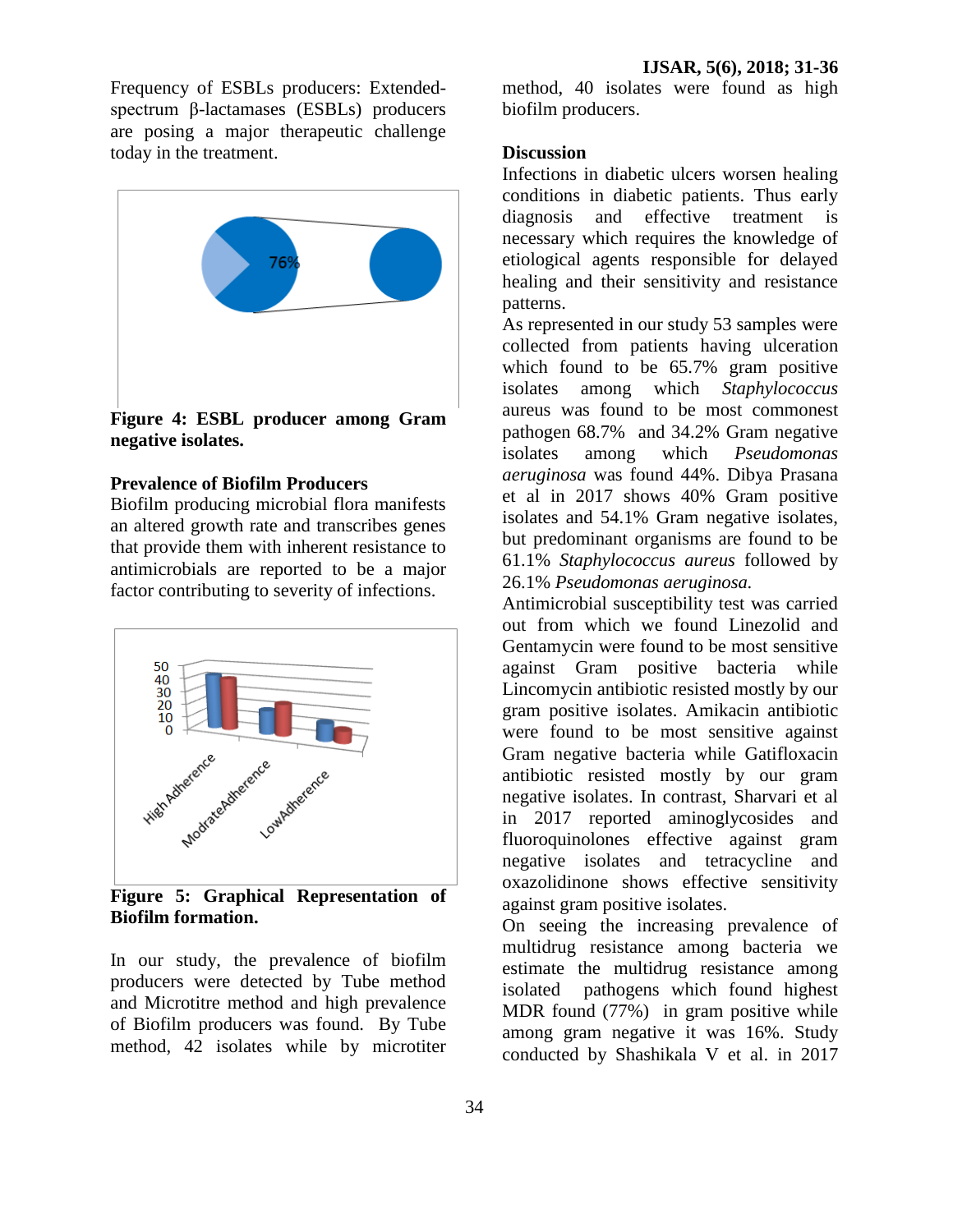show multidrug resistance among 97.56% isolates which is in contrast to our study.

ESBL producers are most commonly associated with therapeutic failure and there for poor outcome of infections. And all gram negative isolates were tested for ESBL. 76% isolates found to produce ESBL. In previous study, K. Manasa Saraswathy et al., 2017 reported 68.8% emergence of ESBL among their isolates.

In the present study 57.5% of isolates show high bioflim capability, 24.6% of modrate and 17% are low biolflim fomation capability. As represented high adherence 57.5% was found by Microtitre Plate method while 54.5% was found in the Tube Method. Similar study carried by Shashikala V et al., 2016 which shows 46.7% of isolates showing biofilm formation capabilities.

# **Conclusion**

Infected ulcers in diabetic patients are the major complications of Diabetic Mellitus (DM) which leads to the patient's quality of life, hospitalization and lower extremity computations, thus lead our interest to carry out this study. In the present study, 50 samples were collected from which 73 isolates were isolated which are the most common organisms in the diabetic patients having ulcers. They were found to be Gram positive aerobes as well as Gram negative aerobes, among which *Staphylococcus aureus* (66.7%) were found to be most common pathogen followed by *Pseudomonas aeruginosa* (44%)*.* By performing antibiotic susceptibility tests it was found that Gram positive bacteria were most sensitive to Linezolid and Gentamycin while gram negative bacteria were sensitive to Amikacin and Gentamycin. Prevalence of MDR organisms was observed, which became an important concerning factor. On seeing emergence of ESBL producers, gram negative isolates were checked for ESBL test among which 76% isolates were found

to be ESBL producers. Biofilm formation capabilities were also detected which gives highest biofilm producers among isolated organisms.

# **References**

- Alavi A, Bader MS, Sibbald RG. Management of diabetic foot infections with appropriate use of antimicrobial therapy. Clinical Research on Foot & Ankle. 2014 Feb 5:1-9.
- Anvarinejad M, Pouladfar G, Japoni A, Bolandparvaz S, Satiary Z, Abbasi P, Mardaneh J. Isolation and antibiotic susceptibility of the microorganisms isolated from diabetic foot infections in Nemazee hospital, Southern Iran. Journal of pathogens. 2015;2015.
- Christensen, G. D., Simpson, W. A., Bisno, A. L., & Beachey, E. H. (1982). Adherence of slime-producing strain of Staphylococcus epidermidis to smooth surfaces. Infection and Immunity, 37(1), 318-326.
- Christensen, G. D., Simpson, W. A., Younger, J. J., Baddour, L. M., Barrett, F. F., Melton, D. M., & Beachey, E.H. (1985). Adherence of coagulase-negative staphylococci to plastic tissue culture plates: a quantitative model for the adherence of staphylococci to medical devices. Journal of clinical microbiology, 22(6), 996-1006.
- Jean F. Macfaddin, Biochemical Tests for Identification of Medical Bacteria, 3rd Edition.
- John G. Holt, Bergey's manual of Determinative bacteriology, 9st edition.
- Mohanty DP, Mulki SS, Mishra DN. Clinico-Microbiological Profile of Diabetic Foot Ulcer: The common Anatomical site.
- Samant SA, Victor S, Rai S. Aerobic bacterial Profile of Diabetic Foot Ulcers and their Antibiotic Sensitivity Pattern. Int. J. Curr. Microbiol. App. Sci. 2018;7(1):1412-8.